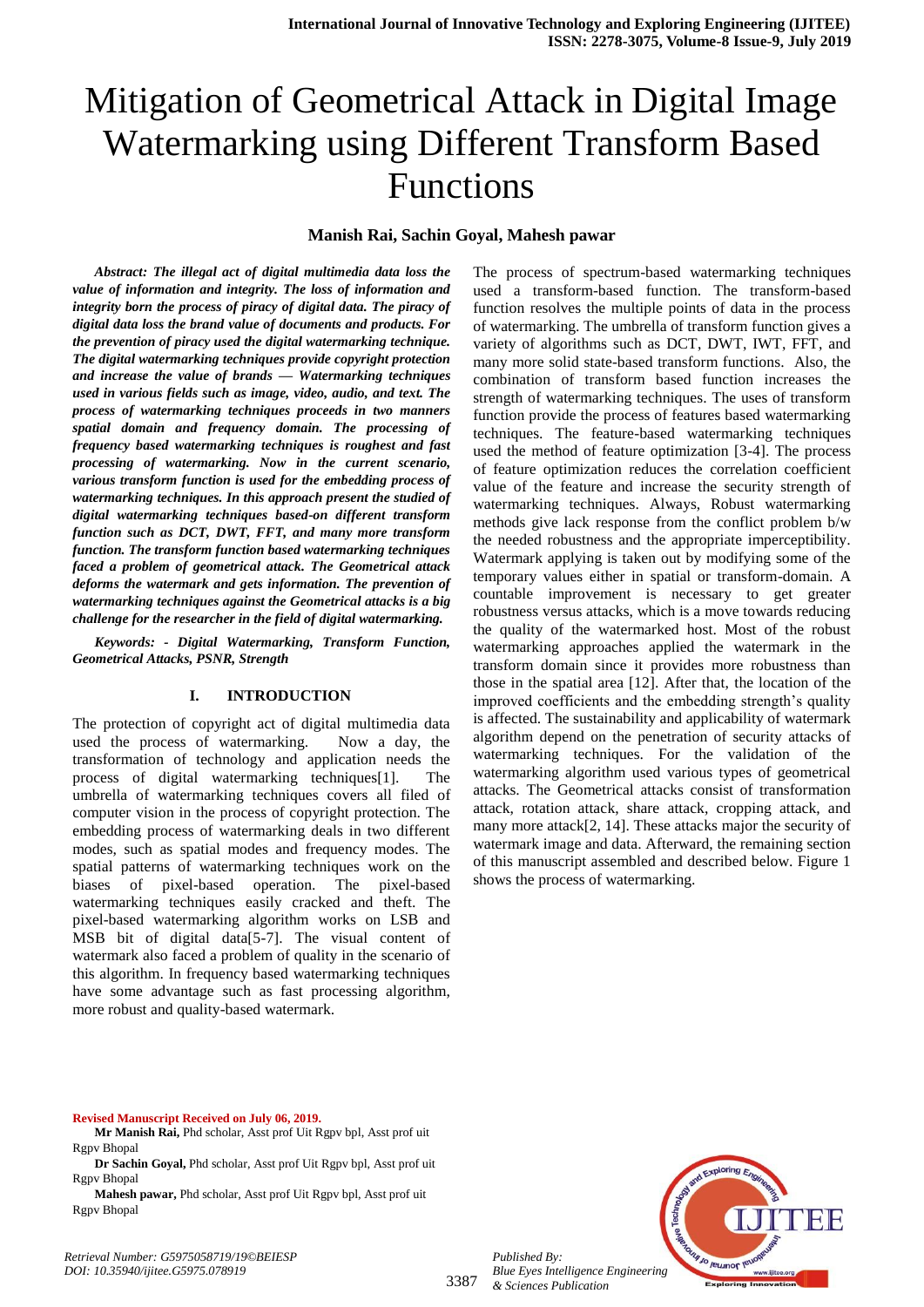

**Figure 1: block diagram of watermarking in image processing [2].**

Section II presents the review of current work in image watermarking in tabular form. In part III show the comparative methods based on numerical values of validation. In section, IV describes the process of geometrical attacks in the watermarking process and finally conclude the conclusion and future work of watermarking.

#### **II. RELATED WORK**

In the current scenario, the Strength of watermarking techniques is big issue. For the enhancement of the Strength of watermarking techniques used various algorithms based on transform based function and pixel-based operation in the process of watermarking. Some methods and approach of watermarking describe here in form of table.

| Et al. | <b>Author</b>                            | <b>Description</b>                                                                                                                                                                                                                            |           | <b>Issues and challenges</b>                                                                                                                                     |  |  |
|--------|------------------------------------------|-----------------------------------------------------------------------------------------------------------------------------------------------------------------------------------------------------------------------------------------------|-----------|------------------------------------------------------------------------------------------------------------------------------------------------------------------|--|--|
| [1]    | Xu Li, Xingming Sun<br>and Quansheng Liu | Installation on basic level<br>$\bullet$<br>and<br>scenario using discussedapproach<br>Time-Shift Sampling Method<br>$\bullet$                                                                                                                | $\bullet$ | The overflow problem concerns only the<br>pixel values 0 and 255.                                                                                                |  |  |
| $[2]$  | Chau-Jern Cheng                          | Cropping Attack<br>$\bullet$<br>Sudoko<br>$\bullet$<br>Using the Sudoku on an Image<br>$\bullet$<br>Watermark image embedded using<br>the LSB approach<br>Crop<br>Attacking<br>Watermarked<br>Image                                           | $\bullet$ | A significant issue for hologram storage and<br>delivery is self-contained-ness.                                                                                 |  |  |
| $[3]$  | AfrojaAkter                              | Image scrambling<br>$\bullet$<br>Singular value decomposition<br>٠                                                                                                                                                                            | $\bullet$ | and distributing the<br>Pasting, updating,<br>intellectual features in an unauthenticated<br>manner.                                                             |  |  |
| [4]    | Sun Jianguo                              | <b>SVD</b><br>$\bullet$<br>$\bullet$<br><b>Arnold Transform</b><br><b>RDWT</b><br><b>DCT</b><br>٠                                                                                                                                             |           | Traditional approach depended on space or<br>frequency domain using higher meshed<br>structure.                                                                  |  |  |
| $[5]$  | Xinguo Zou, Na Li and<br>Nawei Ji        | Segmentation based on SDF<br>$\bullet$<br>Watermark embedding<br>$\bullet$<br>Watermark extraction<br>Experimental<br>results<br>against<br>various attacks                                                                                   | $\bullet$ | Regular attacks, like gaussian noise-adding,<br>cropping, salt and pepper noise-adding,<br>Wiener filtering                                                      |  |  |
| [6]    | B. J. Saha                               | Basis images<br>$\bullet$<br>$\bullet$<br>Matrix product<br>٠<br>Orthogonal transform of the basis<br>images<br>Decomposition of the binary matrix<br>having unit brightness<br>Basis dwt images<br>٠<br>A steganographic scheme<br>$\bullet$ |           | Real time Attack not possible.                                                                                                                                   |  |  |
| $[7]$  | Jung-San Lee and Bo Li                   | <b>DWT</b><br>$\bullet$<br><b>SVD</b><br>$\bullet$                                                                                                                                                                                            | $\bullet$ | A process of embedding approach must be<br>robust enough to resist dangerous attacks<br>that are; an illegal customer must be<br>permitted to get a usable icon. |  |  |



*Retrieval Number: G5975058719/19©BEIESP DOI: 10.35940/ijitee.G5975.078919*

3388 *Published By: Blue Eyes Intelligence Engineering & Sciences Publication*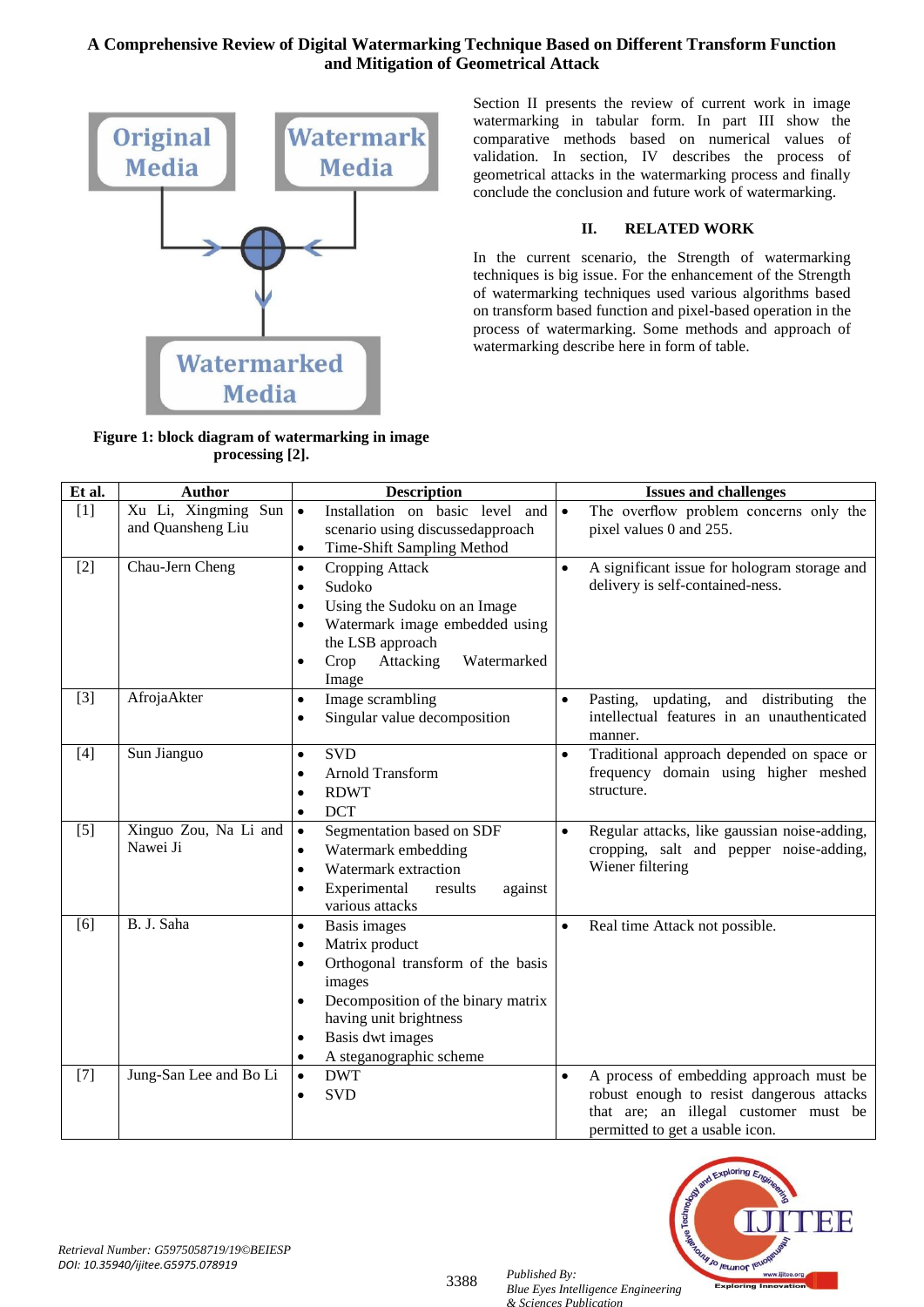| [8]    | MrigankaGogoi                                      | Encoding algorithms<br>$\bullet$                                   | $\bullet$ | Arising for security                                                                       |
|--------|----------------------------------------------------|--------------------------------------------------------------------|-----------|--------------------------------------------------------------------------------------------|
|        |                                                    | Decoding algorithms<br>$\bullet$                                   | $\bullet$ | Digital information privacy                                                                |
| $[9]$  | Md. Asikuzzaman<br>Statistical optics<br>$\bullet$ |                                                                    | $\bullet$ | The main two issues of the DWTin it's the                                                  |
|        | Fringe analysis<br>$\bullet$                       |                                                                    |           | ridiculous decimated form, which is lack of                                                |
|        |                                                    | Interference microscopy.<br>$\bullet$                              |           | invariance.                                                                                |
| $[10]$ | B. Sridhar and Dr. C.                              | QR code structure<br>$\bullet$                                     | $\bullet$ | The embedded watermark signal can also be                                                  |
|        | Arun                                               | <b>Function Pattern Region</b><br>$\bullet$                        |           | easily removed or destroyed.                                                               |
|        |                                                    | Encoding<br>$\bullet$                                              |           |                                                                                            |
|        |                                                    | QR decoding<br>$\bullet$                                           |           |                                                                                            |
|        |                                                    | Approaches to QR code embedding<br>$\bullet$                       |           |                                                                                            |
| $[11]$ | S.Thayammal<br>and                                 | Discrete wavelet Transform<br>$\bullet$                            | $\bullet$ | Band restriction problems                                                                  |
|        | D.Selvathi                                         | Singular value decomposition<br>$\bullet$                          |           |                                                                                            |
|        |                                                    | Proposed Watermarking Schemes<br>$\bullet$                         |           |                                                                                            |
| $[12]$ | Anurag Mishra, Amita                               | <b>Image Hash Construction</b><br>$\bullet$                        | $\bullet$ | Taking more time (training time, embedding                                                 |
|        | Goel,<br>Rampal<br>Singh,                          | Forged area of image<br>$\bullet$                                  |           | time, extraction time)                                                                     |
|        | Girija<br>Chetty<br>and                            | Forgery localization<br>$\bullet$                                  |           |                                                                                            |
|        | Lavneet Singh                                      | Robustness to JPEG compression<br>$\bullet$                        |           |                                                                                            |
|        |                                                    | Robustness to brightness/contrast<br>$\bullet$                     |           |                                                                                            |
|        |                                                    | adjustments                                                        |           |                                                                                            |
|        |                                                    | Robustness<br>to<br>other<br>content<br>$\bullet$                  |           |                                                                                            |
|        |                                                    | preserving modifications                                           |           |                                                                                            |
|        |                                                    | Sensitivity to tampering<br>$\bullet$                              |           |                                                                                            |
|        | SaeidFazli                                         | $\bullet$                                                          |           |                                                                                            |
| $[13]$ |                                                    | Value<br>Singular<br>Decomposition $\bullet$<br>$\bullet$<br>(SVD) |           | Not secure enough to secure the given<br>pixel-based<br>and<br>attacks:                    |
|        |                                                    | Wavelet<br>Transform<br>Discrete<br>$\bullet$                      |           | geometrical,<br>known/chosen-plaintext and statistical.                                    |
|        |                                                    | (DWT)                                                              |           |                                                                                            |
|        |                                                    | Video Watermarking Technique<br>$\bullet$                          |           |                                                                                            |
| $[14]$ | Wang Xiang-Yang, Liu                               | Bees optimization algorithm<br>$\bullet$                           | $\bullet$ | The hidden information is not noticeable                                                   |
|        | Yu-Nan, Li Shuo Yang                               | $\bullet$<br>Watermark<br>embedding<br>and                         |           |                                                                                            |
|        | Hong-Ying<br>and<br>Niu                            | extraction                                                         |           |                                                                                            |
|        | Pan-Pan                                            |                                                                    |           |                                                                                            |
| $[15]$ | Arun                                               | Spares matrix<br>$\bullet$                                         | $\bullet$ | Problems of several threats and protects the                                               |
|        |                                                    | Principle of CS<br>$\bullet$                                       |           | digital data from being compromised or                                                     |
|        |                                                    | <b>Template Matching Procedure</b><br>$\bullet$                    |           | altered.                                                                                   |
| $[16]$ | T.Naga<br>Jyothi<br>and                            | <b>Embedding Process</b><br>$\bullet$                              | $\bullet$ | The same watermark is embedded into 4                                                      |
|        | K.HariBabu                                         | <b>Extraction Process</b><br>$\bullet$                             |           | types of sub-bands and that is so tuff to                                                  |
|        |                                                    |                                                                    |           | terminate.                                                                                 |
| $[17]$ | Kayvan.<br>Ghaderi,                                | Domain overview<br>$\bullet$                                       | $\bullet$ | Copyrighted digital data problem in the                                                    |
|        | Fardin. Akhlaghian and<br>Parham. Moradi           | Genetic Algorithm<br>$\bullet$                                     |           | digital industry                                                                           |
|        |                                                    | Modification on genetic algorithm/<br>$\bullet$                    |           |                                                                                            |
| $[18]$ | Qingbo Kang                                        | Proposed Algorithm                                                 |           |                                                                                            |
|        |                                                    | Problem identification: Rounding<br>$\bullet$<br>error problem     | $\bullet$ | Need to upgrade the watermark's capability<br>versus the attacks while influencing as less |
|        |                                                    |                                                                    |           | as possible the original image.                                                            |
| $[19]$ | Chandan Singh Rawat                                | Digital WatermarkingTechnology<br>$\bullet$                        | $\bullet$ | The problem is blocks become visible when                                                  |
|        | and SukadevMeher                                   | <b>Broadcast Monitoring</b><br>$\bullet$                           |           | the image is decreased<br>to<br>higher                                                     |
|        |                                                    | <b>Ownership Assertion</b><br>$\bullet$                            |           | compression ratios.                                                                        |
|        |                                                    | <b>Transaction Tracking</b><br>٠                                   |           |                                                                                            |
|        |                                                    | <b>Content Authentication</b><br>$\bullet$                         |           |                                                                                            |
| $[20]$ | Md. Asikuzzaman                                    | Watermarking threats<br>$\bullet$                                  | $\bullet$ | Camcorder stole is mostly found issues that                                                |
|        |                                                    | Models of watermarking<br>٠                                        |           | digital media are facing and is one of the                                                 |
|        |                                                    | algorithms<br>٠                                                    |           | most significant origins of video duplicity.                                               |
|        |                                                    | <b>Comparative Analysis</b>                                        |           |                                                                                            |
|        |                                                    |                                                                    |           |                                                                                            |



*Published By:*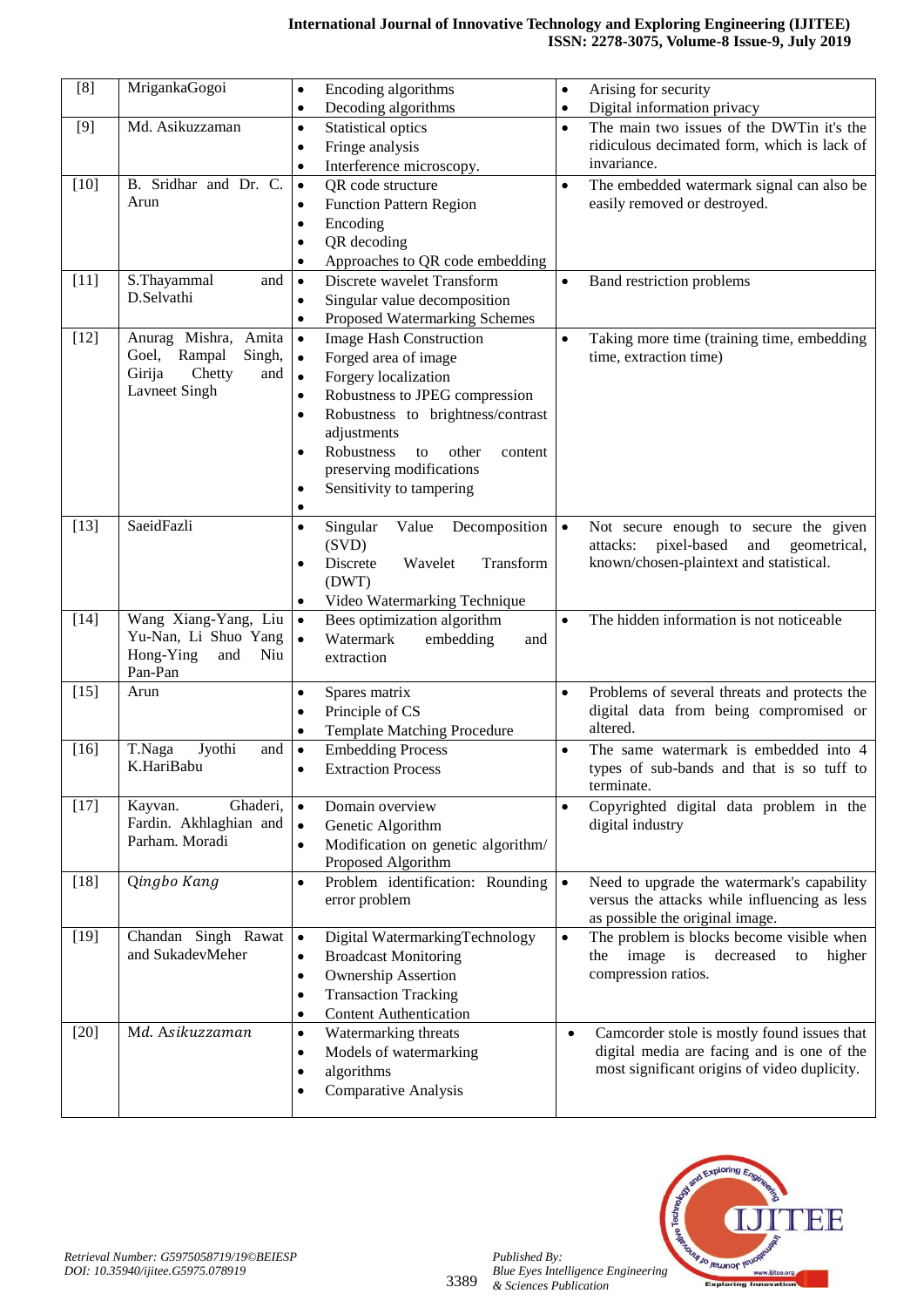| $[21]$ | Iftikhar,<br>M.<br>Saman<br>Zahid<br>Kamran<br>and<br>Anwar               | Robust methods<br>$\bullet$<br>$\bullet$<br>Spectral methods<br>Fragile methods<br>$\bullet$<br>Distortion evaluation<br>$\bullet$<br>Robustness measurement<br>$\bullet$                                                                                                                                                                       |           | information<br>Watermark<br>calculation<br><i>is</i><br>formulated as a no problem to meet the<br>constraints of the data owner.               |
|--------|---------------------------------------------------------------------------|-------------------------------------------------------------------------------------------------------------------------------------------------------------------------------------------------------------------------------------------------------------------------------------------------------------------------------------------------|-----------|------------------------------------------------------------------------------------------------------------------------------------------------|
| $[22]$ | LamriLaouamer,<br>Abdelhamid Benhocine,<br>Laurent Nana and Anca<br>Pascu | Proposed Watermarking<br>$\bullet$<br>$\bullet$<br><b>SVD</b><br>$\bullet$                                                                                                                                                                                                                                                                      |           | Images recovering right and authentication<br>in Motion JPEG video stream forward by<br>WIFI attached robots.                                  |
| $[23]$ | Lingling An                                                               | Discrete Wavelet Transform<br>$\bullet$<br>$\bullet$<br><b>Watermark Preparation</b><br>٠<br><b>Block Mapping Address</b><br>٠<br>Watermark production<br>٠<br>Watermark Embedding<br>٠<br><b>Watermark Extraction</b><br>٠                                                                                                                     |           | Get the watermarks using backup by<br>creatively modeling the extraction working<br>as a partition issue.                                      |
| $[24]$ | A.E.A.E. Hossaini                                                         | Transform domain method<br>$\bullet$<br><b>DWT</b> transform<br>٠<br>Extraction algorithms<br>٠<br>Embedding algorithm<br>$\bullet$<br>Attack free case<br>$\bullet$                                                                                                                                                                            |           | The problem of illegal distribution of<br>multimedia                                                                                           |
| $[25]$ | Sidham Abhilash and S<br>M Shamseerdaula                                  | Tampering attacks<br>$\bullet$<br>Tampering protection stage<br>$\bullet$<br>Tampering detection stage<br>$\bullet$<br>Spatial detection<br>$\bullet$<br>Temporal detection<br>٠                                                                                                                                                                |           | The problem of run time complexity                                                                                                             |
| $[26]$ | P. Shanthi                                                                | Thresholds analysis<br>$\bullet$<br>Basic of watermarking<br>$\bullet$<br>Properties of watermarking<br>٠<br>Classification of embedding<br>$\bullet$<br>Challenges of watermark<br>٠                                                                                                                                                           |           | The problem of geometric and non-<br>geometric attacks.                                                                                        |
| $[27]$ | G.<br>Agila<br>N.R.<br>and<br>Ananthanarayanan                            | $\bullet$<br>Preliminary of DCT and Spread<br>Spectrum Way<br>Cross correlation coefficient<br>٠                                                                                                                                                                                                                                                | $\bullet$ | Theft original data using manipulation of<br>data with the help of shifting MSB                                                                |
| $[28]$ | R.C. Singh                                                                | Watermark creation<br>$\bullet$<br>Watermark embedding<br>Ownership verification<br>Errors in estimated feature<br>PSNR of image<br>$\bullet$                                                                                                                                                                                                   |           | The issue is to integrate the safety of data<br>into the digital data' content in the<br>inseparable form in this time its usable<br>lifespan. |
| $[29]$ | Satendrakumar, Ashwini<br>Saini<br>Kumar<br>and<br>Papendra Kumar         | Photoreceptor<br>voltage<br>$\bullet$<br>response<br>sampling<br>light's light<br>٠<br>Intensityon<br>flight<br>speed<br>and<br>temporal resolution<br>The light intensity with position<br>control effect<br>Photoreceptor<br>voltage<br>response<br>modulation<br>Materials and Methods<br>Photoreceptor<br>voltage<br>response<br>modulation | $\bullet$ | The problem of easy editing and duplication<br>of images                                                                                       |



*Retrieval Number: G5975058719/19©BEIESP DOI: 10.35940/ijitee.G5975.078919*

3390 *Published By:*

*Blue Eyes Intelligence Engineering & Sciences Publication*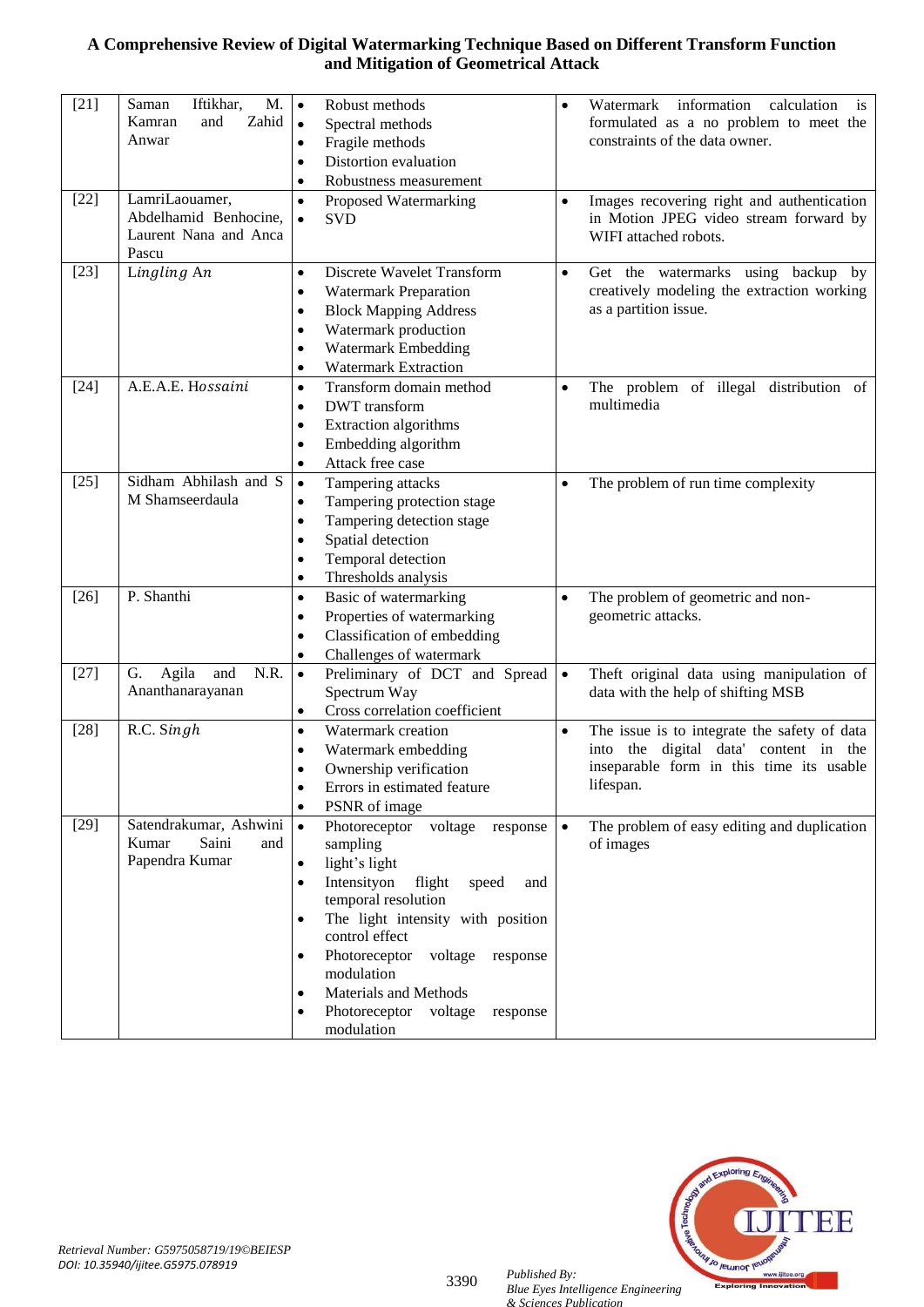| $[30]$ | Baisa L. Gunjal and<br>Suresh N. Mali                               | Brain-like<br>Approach:<br>$\bullet$<br>$\bullet$<br>SNN structureNeuCube<br>Unsupervised Learning in the 3D<br>$\bullet$<br><b>SNNc</b><br><b>ERP Components Analysis</b><br>$\bullet$<br>Supervised Learning<br>and<br>$\bullet$<br>Classification with the Use of<br>Evolving SNN Classifier                                                                                                                                                                                 | The process is too lengthy and time-<br>consuming                                                                                            |
|--------|---------------------------------------------------------------------|---------------------------------------------------------------------------------------------------------------------------------------------------------------------------------------------------------------------------------------------------------------------------------------------------------------------------------------------------------------------------------------------------------------------------------------------------------------------------------|----------------------------------------------------------------------------------------------------------------------------------------------|
| $[31]$ | Pooran Singh Negi and<br>Demetrio Labate                            | Digital video watermarking<br>$\bullet$<br>$\bullet$<br>Recent<br>Developments<br>in<br>$\bullet$<br>CodingStructure Technique<br>Watermarking<br>techniques<br>for<br>$\bullet$<br><b>MPEG</b><br>Watermarking techniques for the<br>$\bullet$<br>H.264<br>Watermarking for the HEVC<br>$\bullet$<br>Conclusion and future research<br>$\bullet$<br>directions                                                                                                                 | Problems of video denoising and video<br>enhancement.                                                                                        |
| $[32]$ | Abdullah AL- Shraideh,<br>Suliman Bni Ahmad and<br>AudehBni Ahmad   | Proposed Watermarking Method<br>$\bullet$<br>$\bullet$<br><b>Experimental Setting and Results</b><br>$\bullet$                                                                                                                                                                                                                                                                                                                                                                  | The problem of fraud digital work these<br>days                                                                                              |
| $[33]$ | Pooja Chandrakar, Minu<br>Choudhary<br>and<br>Chandrakant Badgaiyan | $\bullet$<br>of<br>audio<br>Requirements<br>$\bullet$<br>watermarking<br>Golden ratio<br>$\bullet$<br>Proposed watermarking algorithm<br>$\bullet$                                                                                                                                                                                                                                                                                                                              | The problem of Audio quality deteriorates                                                                                                    |
| $[34]$ | Hosam<br>Osama<br>and<br>Nadhir Ben Halima                          | Intra Prediction in HEVC<br>$\bullet$<br>$\bullet$<br>The Intra Prediction Mode chosen<br>$\bullet$<br>in 4x4 Luminnance Block<br><b>Information Hiding Algorithm</b><br>$\bullet$<br>Data Embedding Procedure<br>$\bullet$<br><b>Data Detection Procedure</b><br>$\bullet$                                                                                                                                                                                                     | The problem of copyright protection                                                                                                          |
| $[35]$ | ShachiNatu                                                          | Robust $3D - water marking$<br>$\bullet$<br>$\bullet$<br>Fragile $3D$ – watermarking<br>$\bullet$                                                                                                                                                                                                                                                                                                                                                                               | The problem of evaluation against various<br>image processing attacks.                                                                       |
| $[36]$ | Rahmati,<br>Peyman<br>Thomas Tran and Andy<br>Adler                 | $\bullet$<br>Different techniques of digital<br>$\bullet$<br>watermarking<br><b>DCT</b><br>$\bullet$<br><b>DWT</b><br>٠<br><b>SVD</b><br>Plot for comparison between SVD<br>and DWT<br>Attack                                                                                                                                                                                                                                                                                   | Problem of security                                                                                                                          |
| $[37]$ | LamriLaouamer<br>and<br>Omar Tayan                                  | Model of digital watermarking<br>$\bullet$<br>$\bullet$<br>Audio watermarking<br>$\bullet$<br>Chaotic scrambling<br>٠<br>Tests against attacks<br>٠                                                                                                                                                                                                                                                                                                                             | The problem of security text data and image<br>data.                                                                                         |
| $[38]$ | Chia-Chen Lin,<br>Chin-<br>Chen Chang and Yi-Hui<br>Chen            | Defenses<br>$\bullet$<br>Against<br>Memory<br>$\bullet$<br><b>Corruption Attacks</b><br><b>Subverting Information Hiding</b><br>$\bullet$<br>Novel Memory Probing Method<br>$\bullet$<br><b>Adversary Model</b><br>$\bullet$<br><b>Randomization Techniques</b><br>$\bullet$<br>Security by Information Hiding<br>٠<br>Unveiling hidden memory<br>$\bullet$<br>Subverting hidden code layouts<br>$\bullet$<br>Conquering (re-)randomization<br>Proof-of-concept implementations | How to restore a watermarked image to<br>satisfactory condition after it is compressed<br>by JPEG with a certain level of quality<br>factor. |



*Published By:*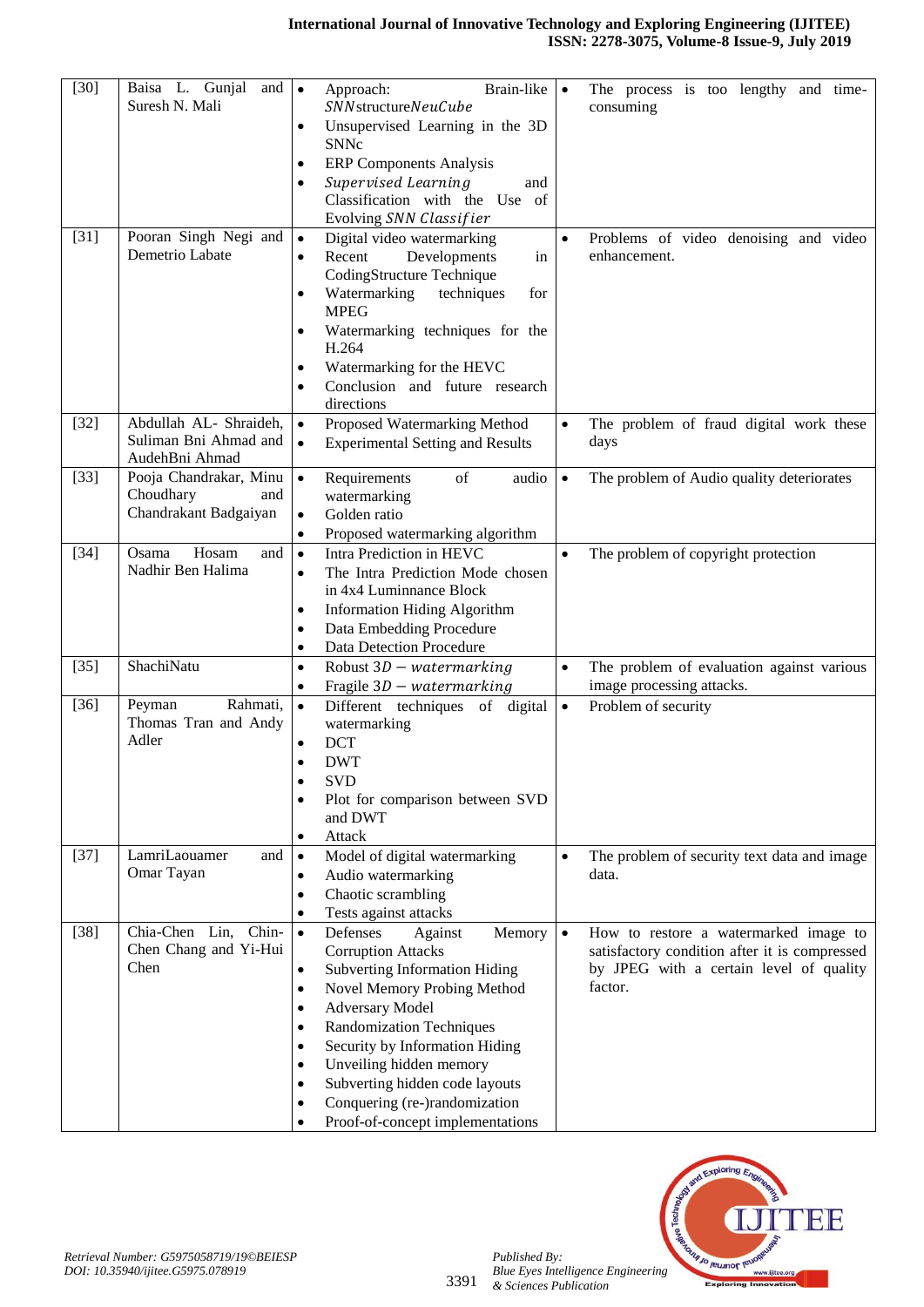| $[39]$ | Samiksha<br>Singlaand $\vert \bullet \vert$<br>Harpreet Tiwana    | Proposed<br>Watermarking<br>The<br>Scheme<br>Combine DCT, DWT AND SVD<br>$\bullet$                                                                                                                                                                                                                      | $\bullet$              | F1-measure of 96.90 has been recorded<br>against the maximum of 96.37 in the<br>existing models, whereas the 94% overall<br>accuracy has been recorded against the 93%<br>obtained from the other descriptors.                                     |
|--------|-------------------------------------------------------------------|---------------------------------------------------------------------------------------------------------------------------------------------------------------------------------------------------------------------------------------------------------------------------------------------------------|------------------------|----------------------------------------------------------------------------------------------------------------------------------------------------------------------------------------------------------------------------------------------------|
| $[40]$ | H. Lakshman                                                       | <b>DWT</b><br>$\bullet$<br><b>Stream Cipher</b><br>$\bullet$<br>Proposed Algorithm<br>$\bullet$                                                                                                                                                                                                         | $\bullet$              | The problem of image interpolation is<br>nearly attached to image modeling.                                                                                                                                                                        |
| $[41]$ | Yan Zhao                                                          | Mathematical preliminaries<br>$\bullet$<br>Essentially non-oscillatory point-<br>$\bullet$<br>value decomposition<br>Proposed multiple watermarking<br>$\bullet$<br>scheme                                                                                                                              | $\bullet$<br>$\bullet$ | The problem of large size address than<br>simply discussion whether a picture is a<br>duplicated.<br>Hash's sensitivity to small part tampering<br>while adjusting the short hash length and<br>good robustness versus simple image<br>processing. |
| $[42]$ | Muthukumar,<br>P.<br>Ρ.<br>Balasubramaniam<br>and<br>K. Ratnavelu | $\bullet$<br><b>Experimental Results</b><br>Sensitivity Analysis<br>$\bullet$<br><b>Statistical Analysis</b><br>$\bullet$<br>Differential analysis<br>$\bullet$<br><b>Encryption Speed</b><br>$\bullet$                                                                                                 | $\bullet$              | Problem fully based on the discrete<br>logarithm problem (DLP) and an inverse<br>problem (IP).                                                                                                                                                     |
| $[43]$ | S. S. Sujatha and M.<br>Mohamed Sathik                            | Segmentation<br>$\bullet$<br>Watermark<br>Embedding<br>and<br>$\bullet$<br>Detection                                                                                                                                                                                                                    | $\bullet$              | The problem of image authorization                                                                                                                                                                                                                 |
| $[44]$ | Muhammad<br>Arsalan,<br>Sana Ambreen Malik<br>and Asifullah Khan  | Digital Watermarking Concept<br>$\bullet$<br>Digital<br>Audio<br>Watermarking<br>$\bullet$<br>Approach<br>Digital<br>Watermarking<br>$\bullet$<br>Requirements<br>Classification.<br>$\bullet$<br><b>Watermarking Techniques</b><br>$\bullet$<br>Genetic Algorithm<br>$\bullet$<br>Attacks<br>$\bullet$ | $\bullet$              | GA is a direct random search technique,<br>inspired by biological evolution, for solving<br>optimization problems                                                                                                                                  |
| $[45]$ | Shun Zhang, Tiegang<br>Gao and Lin Gao                            | Domain of watermarking<br>$\bullet$<br>Proposed Watermarking Scheme<br>$\bullet$<br>Process<br>Watermarking<br>Using<br>$\bullet$<br>second order transform function<br>$\bullet$                                                                                                                       | $\bullet$              | The difficulty of encryption and information<br>hiding                                                                                                                                                                                             |
| $[46]$ | Yu-Cheng Fan and Yu-<br>Yao Hsu                                   | <b>Berkeley Wavelet Transform</b><br>$\bullet$<br>The Proposed System<br>$\bullet$<br>Simulation<br>The<br>Parameters<br>$\bullet$<br>Settings                                                                                                                                                          | $\bullet$              | Change traditional problem is embedding<br>the duplicate watermark at LSB of wavelet<br>coefficients just detects simple replaced in<br>the picture.                                                                                               |
| $[47]$ | Baoru Han, Lisha Cai<br>and Wenfeng Li                            | YCbCr color space<br>$\bullet$<br>Arnold transform<br>$\bullet$<br>Singular value decomposition<br>$\bullet$<br>Human visual model<br>$\bullet$<br>Relationship between JND<br>and<br>٠<br><b>SVD</b><br>Why YCBCR<br>$\bullet$                                                                         | $\bullet$              | Malicious<br>attacks,<br>illegal<br>tampering,<br>possession<br>and other<br>serious<br>security<br>problems attendant                                                                                                                             |
| $[48]$ | T.Sridevi<br>${\bf S}$<br>and<br>Sameena Fatima                   | <b>Text Steganography</b><br>$\bullet$<br>Video Steganography<br>$\bullet$<br>Image Steganography<br>$\bullet$<br>Network<br>Protocol<br><b>or</b><br>$\bullet$<br>Steganography                                                                                                                        | $\bullet$              | considered<br>Problem<br>be<br>in<br>to<br>the<br>watermarking are imperceptible, robustness,<br>blindness and capacity.                                                                                                                           |
| $[49]$ | V.<br>Dang<br>Hieu<br>and<br>Witold Kinsner                       | Watermarking using the Hilbert<br>$\bullet$<br>JPEG and JPEG 2000 Compression<br>$\bullet$                                                                                                                                                                                                              | $\bullet$              | The problem as it has very lower time<br>convergence and lower prediction accuracy                                                                                                                                                                 |



3392 *Published By: Blue Eyes Intelligence Engineering & Sciences Publication*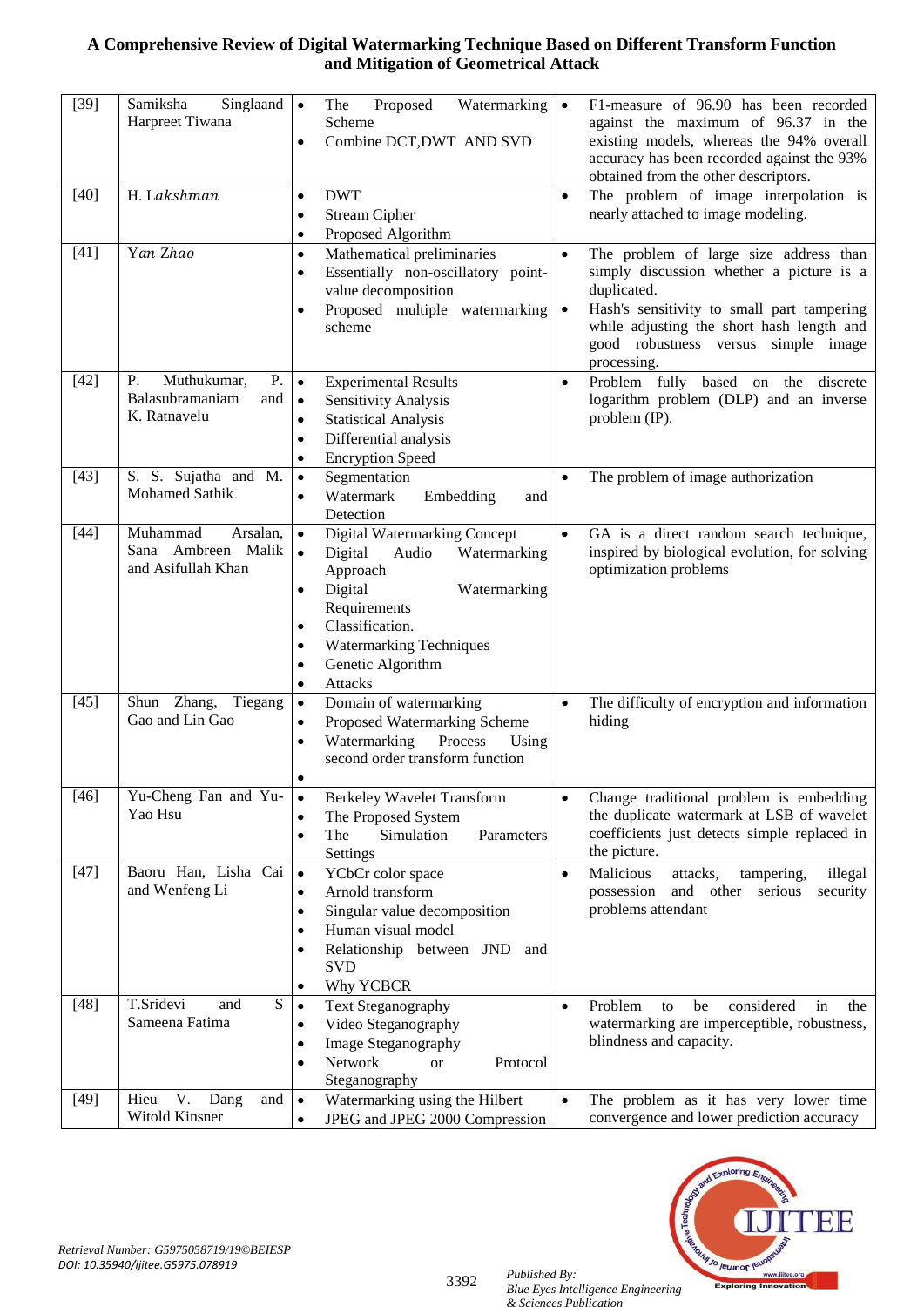| $[50]$ | Sachin<br>Gupta | Goyal, Roopam | <b>Transformation</b><br>Gentetic Algorithim<br>Roulette-Wheel<br>Embedding Algorithm<br><b>Extraction Algorithm</b> | Need a powerful tool for watermarking |
|--------|-----------------|---------------|----------------------------------------------------------------------------------------------------------------------|---------------------------------------|
|        |                 |               |                                                                                                                      |                                       |

#### **III. COMPARATIVE ANALYSIS OF WATERMARKING METHODS**

The analysis of watermarking algorithms used two essential parameters, such as PSNR and NC. The study of all methods based on these two factors. The process of analysis presents in the form of a table.

| <b>CITATION</b> | <b>TECHNIQUE</b>          | <b>PSNR</b> | <b>NUMBER OF CORRELATION</b> |
|-----------------|---------------------------|-------------|------------------------------|
| $[2]$           | <b>LSB</b>                | 39.93       |                              |
| $[3]$           | <b>SVD</b>                | 42.38       |                              |
| $[4]$           | RDWTDCT-SVD               | 56.37       | 0.9932                       |
| $[7]$           | DWT-SVD                   | 59          |                              |
| [8]             | <b>WT</b>                 | 38.08       |                              |
| $[11]$          | <b>DWT</b>                | 28.65       | 0.9726                       |
| $[13]$          | <b>DWT</b>                | 75.93       |                              |
| $[15]$          | Sparse                    | 41.05       | 0.995                        |
| $[16]$          | DWT-DCT                   | 52.74       | 0.985                        |
| $[18]$          | Hybrid DWT-SVD            | 70.48       |                              |
| $[22]$          | <b>SVD</b>                | 99          |                              |
| $[23]$          | <b>DWT</b>                | 37.57       |                              |
| $[24]$          | HDWT-DCT                  | 36.42       |                              |
| $[25]$          | QIM                       | 45.53       | 0.902                        |
| $[27]$          | Spread spectrum           | 49.54       | 0.83                         |
| $[31]$          | Int-DST                   | 44.65       |                              |
| $[32]$          | Spatial domain image      | 30          | 0.87                         |
| $[34]$          | <b>Information Hiding</b> | 44.65       |                              |
| $[36]$          | <b>SVD</b>                | 44.50       | 0.9                          |
| $[39]$          | DCT-DWT-SVD               | 47.309      | 0.999                        |
| $[40]$          | <b>DWT</b>                | 66.98       | 0.9126                       |
| [42]            | DCT-DWT                   | 73.21       |                              |
| $[43]$          | Robustness                | 43.3        |                              |
| $[45]$          | <b>DWT</b>                | 31          |                              |
| $[46]$          | Robustness                | 40.66       |                              |

#### **IV. GEOMETRICAL ATTACKS OF WATERMARKING**

Geometrical attacks are the process of temporal relation of watermarking techniques. The Geometrical attacks replace the geometric structure of the watermark image and insert operation of rotation, translation, scaling, and cropping. The geometrical attacks replace the nature of watermark; the process of attacks detection is complicated after the attack — level of Geometrical attacks performed on two levels of local level and global level. The working of geometrical attacks deforms the quality of watermark and decrease the strength of security[13-14].



*Published By:*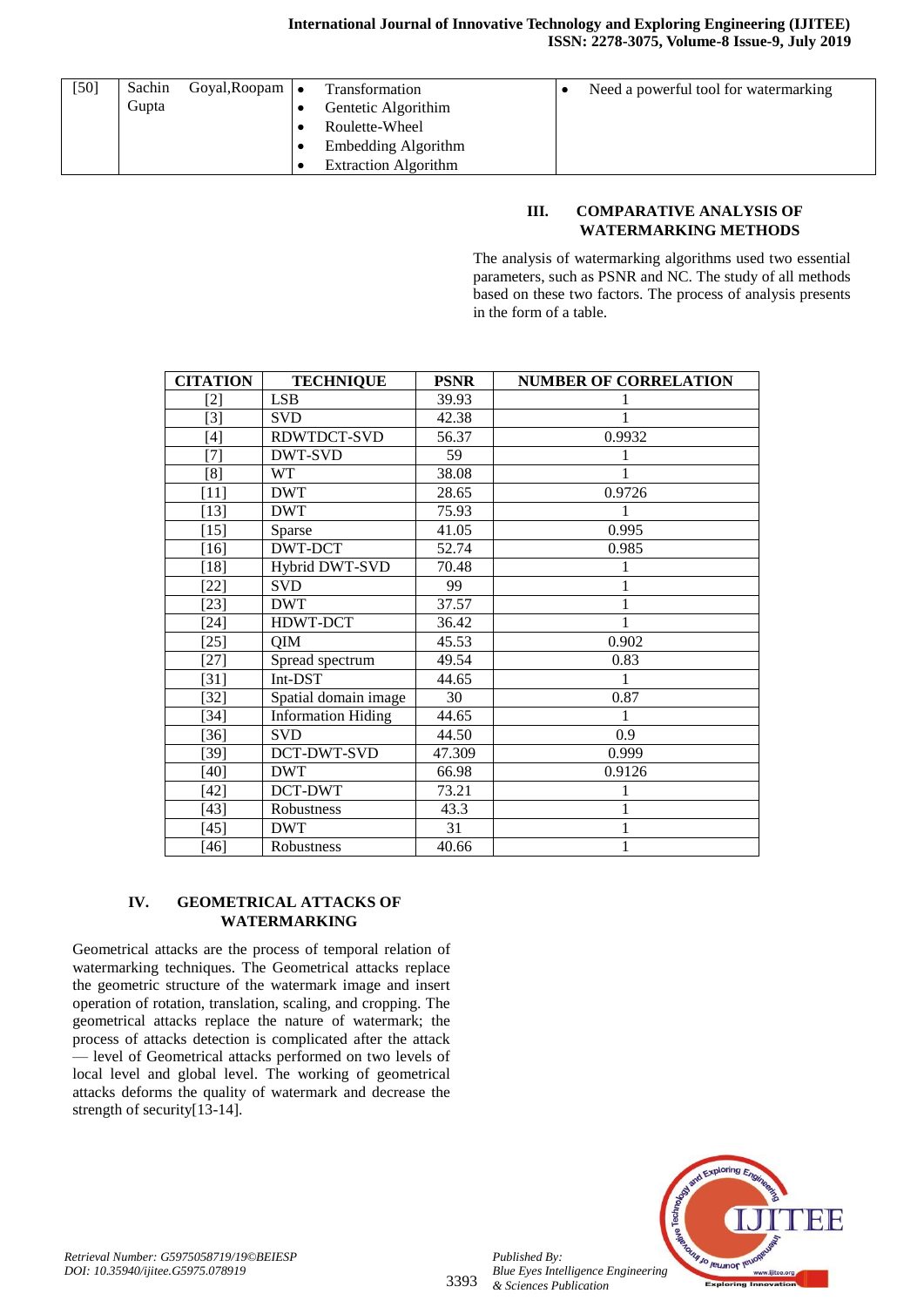

#### **Figure 2: shows that the classification of attacks in watermarking techniques [2].**

|  |  | Table 1 describes the types of geometrical attacks and impact of attacks in watermarking [13-14]. |  |
|--|--|---------------------------------------------------------------------------------------------------|--|
|--|--|---------------------------------------------------------------------------------------------------|--|

| <b>Type of Attack</b>      | <b>Description of Attack</b>                                                    |  |  |  |  |
|----------------------------|---------------------------------------------------------------------------------|--|--|--|--|
| Cropping                   | Cut image from a particular area and gets some information about the watermark. |  |  |  |  |
| Rotation                   | Apply different geometrical angle for rotation in both directions.              |  |  |  |  |
| Image Flipping             | Flip the content of image vertical and horizontal                               |  |  |  |  |
| <b>Row-Column Blanking</b> | Remove some row-column data in the watermark image                              |  |  |  |  |
| Scaling                    | Disorder the value of aspect of watermark image.                                |  |  |  |  |
| Warping                    | Deform the dimension of the watermark image.                                    |  |  |  |  |
| Translation                | Change the order of image.                                                      |  |  |  |  |
| Local exchange of pixels   | Swapping of the pixel of the image in the local region.                         |  |  |  |  |

#### **V. CONCLUSION & FUTURE WORK**

The digital watermarking protects the violation of copyright and intellectual property of rights. The strength and security of digital watermarking depend on the process of algorithm selection and minimum distortion of the image. Distortion of the image invites the geometrical attacks in watermarking techniques. The Geometrical attacks are non-predictive attacks on the side of detection. In the review process finds that the transform function depended watermarking techniques is higher robust than other approaches such as pixel-based techniques. The evaluation of PSNR and NC values also indicates that the transform-based function is the better option of watermarking. For the improves of watermarking techniques used feature based watermarking techniques. The feature-based watermarking methods give the opportunity of optimization of features and improve the strength of watermark. The process of optimization invites swarm-based optimization techniques for the better embedding and minimization of distortion during the process of watermarking in future used swarm-based feature optimization algorithm for the working of watermarking.

# **REFERENCES**<br>1. Hiroshi Unno,

1. Hiroshi Unno, RonnapornYamkum, ChutharatBunporn and KazutakeUehira "A New Displaying Technology for Information Hiding Using Temporally Brightness Modulated Pattern", IEEE, 2017, Pp 596-601.

2. Mohammad Shahab Goli and Alireza Naghsh "Introducing a New Method Robust Against Crop Attack in Digital Image Watermarking Using Two-Step Sudoku", IPRIA, 2017, Pp 237-242.

- 3. Tao Wang "Digital Image Watermarking using Dual-scrambling and Singular Value Decomposition", IEEE, 2017, Pp 724-727.
- 4. [4] Sachin Gaur and Vinay Kumar Srivastava "A Hybrid RDWT-DCT and SVD Based Digital Image Watermarking Scheme Using Arnold Transform", SPIN, 2017, Pp 399-404.
- 5. Seung-Min Mun, Han-Ul Jang, Do-Gon Kim, Sunghee Choi and Heung-Kyu Lee "A Robust 3d Mesh Watermarking Scheme Against Cropping", IEEE, 2015, Pp 1-6.
- 6. Valery Gorbachev, Elena Kaynarova, Anton Makarov and Elena Yakovleva "Digital Image Watermarking Using DWT Basis Matrices", Proceeding of the 21st Conference of Fruct Association, 2017, Pp 127- 133.
- 7. Md. Atiqur Rahman and M.M. Fazle Rabbi "DWT-SVD based New Watermarking Idea in RGB Color Space", International Journal of Signal Processing, Image Processing and Pattern Recognition, 2015, Pp 193-198.
- 8. [8] A. K. Verma, C. Patvardhan and C. Vasantha Lakshmi "Robust Adaptive Watermarking Based on Image Contents Using Wavelet Technique", I.J. Image, Graphics and Signal Processing, 2015, Pp 48- 55.
- 9. [9] Azeem Ahmad, Vishesh Dubey, Gyanendra Singh, Veena Singh and Dalip Singh Mehta "Quantitative phase imaging of biological cells using spatially low and temporally high coherent light source", Optical Society of America, 2016, Pp 1554-1557.
- 10. [10] Sachingoyal,Roopamgupta "optimization of fidelity with adaptive genetic watermarking algorithm using roulette-wheel" 2010 IEEE computer society pp 591-596
- 11. [11] Asha Rani, Amandeep K. Bhullar, Deepak Dangwal and Sanjeev Kumar "A Zero-Watermarking Scheme using



<sup>3394</sup> *Published By: Blue Eyes Intelligence Engineering & Sciences Publication*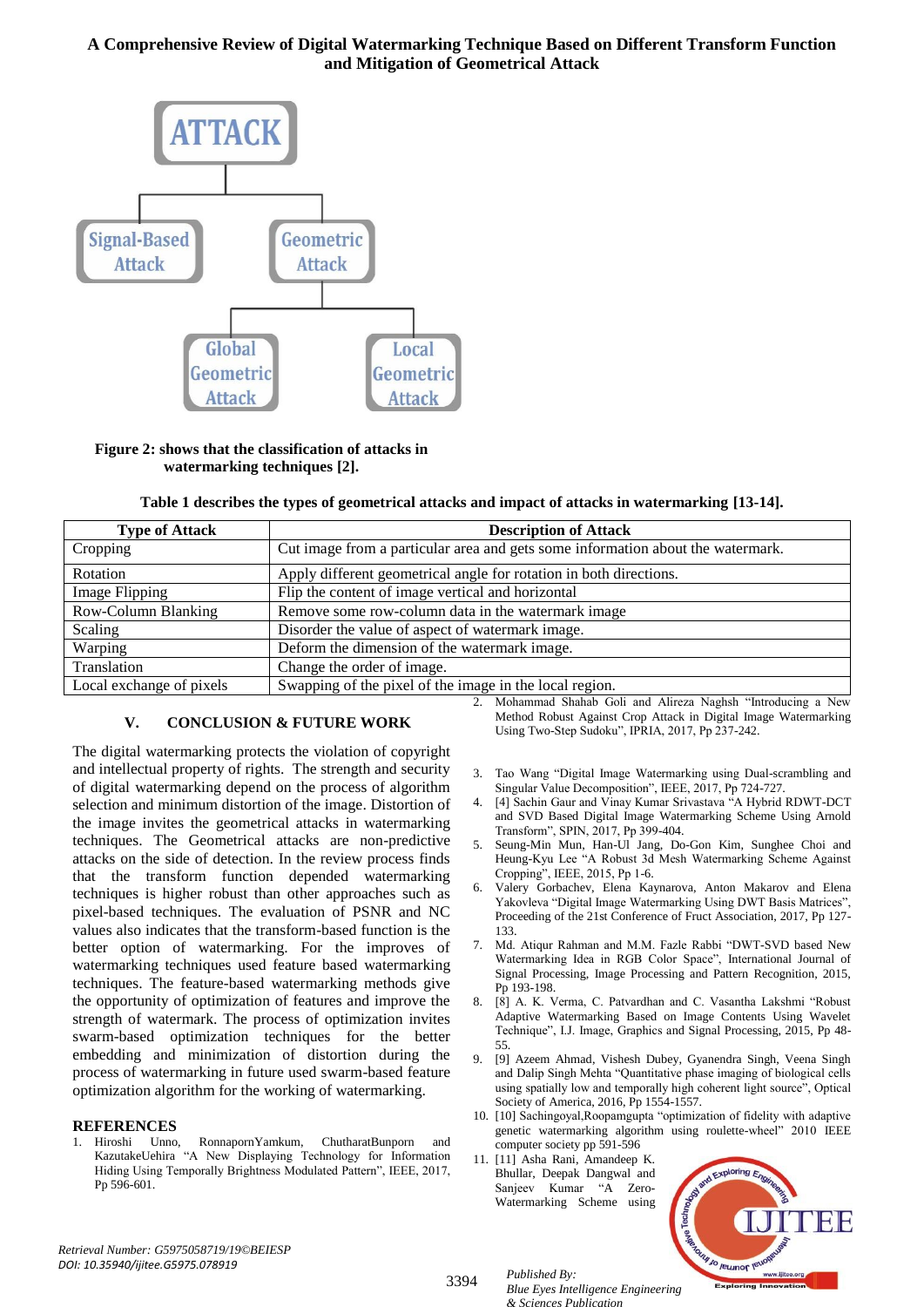Discrete Wavelet Transform", ICECCS, 2015, Pp 603-609.

- 12. [12] Lima S Sebastian, Abraham Varghese and Manesh T "Image Authentication by Content Preserving Robust Image Hashing Using Local and Global Features", Procedia Computer Science, 2015, Pp 1554 – 1560.
- 13. [13] SaeidFazli and Masoumeh Moeini "A robust image watermarking method based on DWT, DCT, and SVD using a new technique for correction of main geometric attacks", Elsevier, 2015, Pp 1-9.
- 14. [14] Wang Xiang-Yang, Liu Yu-Nan, Li Shuo Yang Hong-ying and NiuPan-pan "Robust Image Watermarking Approach using Polar Harmonic Transforms based Geometric Correction", National Natural Science Foundation of China, 2016, Pp 1-27.
- 15. [15] Rohit Thanki and KomalBorisagar "Sparse Watermarking Technique for Improving Security of Biometric System", Procedia Computer Science, 2015, Pp 251 – 258.
- 16. [16] Abhilasha Sharma, Amit Kumar Singh and S P Ghrera "Secure Hybrid Robust Watermarking Technique for Medical Images", Procedia Computer Science, 2015, Pp 778 – 784.
- 17. [17] PratikshaSethi and V. Kapoor "A Proposed Novel Architecture for Information Hiding in Image Steganography by using Genetic Algorithm and Cryptography", Procedia Computer Science, 2016, Pp  $61 - 66.$
- 18. [18] Abhishek Tiwari and Kamlesh Kumar Gupta "An Effective Approach of Digital Image Watermarking for Copyright Protection", International Journal of Big Data Security Intelligence, 2015, Pp 7-20.
- 19. [19] Aaqib Rashid "Digital Watermarking Applications and Techniques: A Brief Review", International Journal of Computer Applications Technology and Research, 2016, Pp 147-150.
- 20. [20] Sumedh P. Ingale and Dr.C.A.Dhote "A Survey of Digital Watermarking Techniques", International Journal Of Engineering And Computer Science, 2015, Pp 10270-10275.
- 21. [21] NassimaMedimegh, Samir Belaid and NaoufelWerghi "A Survey of the 3D Triangular Mesh Watermarking Techniques", International Journal of Multimedia, 2015, Pp 1-8.
- 22. [22] Rohit Thanki and KomalBorisagar "Multibiometric Template Security Using CS Theory - SVD Based Fragile Watermarking Technique", WSEAS Transactions on Information Science and Applications, 2015, Pp 1-10.
- 23. SukalyanSom, SarbaniPalit, Kashinath Dey, Dipabali Sarkar, Jayeeta Sarkar and Kheyali Sarkar "A DWT-based Digital Watermarking Scheme for Image Tamper Detection, Localization, and Restoration", Springer, 2015, Pp 17-37.
- 24. [24] Nadhir Ben Halima, Mohammad Ayoub Khan and Rajiv Kumar "A Novel Approach of Digital Image Watermarking using HDWT-DCT", IEEE, 2015, Pp 1-6.
- 25. [25] Ronaldo Rigoni, Pedro Garcia Freitas and Mylène C.Q. Farias "Detecting tampering in audio-visual content using QIM watermarking", Information Sciences, 2016, Pp 127–143.
- 26. [26] Ruchika Patel and Parth Bhatt "A Review Paper on Digital Watermarking and its Techniques", International Journal of Computer Applications, 2015, Pp 10-13.
- 27. [27] Nilesh Kumar Dubey and Shishir Kumar "An Effective Approach of Distortion-Resistant Video Watermarking for Piracy Deterrence", International Journal of Security and Its Applications, 2015, Pp 283- 294.
- 28. [28] Zhan-He Ou and Ling-Hwei Chen "A robust watermarking method for stereo-pair images based on unmatched block bitmap", Springer, 2015, Pp 1-22.
- 29. [29] Therese Reber, Antti Vähäkainu, Emily Baird, Matti Weckström, Eric Warrant and Marie Dacke "Effect of light intensity on flight control and temporal properties of photoreceptors in bumblebees", The Company of Biologists Ltd, 2015, Pp 1-22.
- 30. [30] ZohrehGholamiDoborjeh, Maryam G. Doborjeh and Nikola Kasabov "Attentional Bias Pattern Recognition in Spiking Neural Networks from Spatio-Temporal EEG Data", Springer, 2017, Pp 1-15.
- 31. [31] M.F.L. Abdullah, Ali A. Elrowayati, Azizah Abd Manaf and Zakaria S. Zubi "Recent Methods and Techniques In Video Watermarking And Their Applicability To The Next Generation Video Codec", Journal of Theoretical and Applied Information Technology, 2015, Pp 93-103.
- 32. [32] KharitthaThongkor, PipatSupasirisun and ThumrongratAmornraksa "Digital Image Watermarking based on Regularized Filter", International Conference on Machine Vision Applications, 2015, Pp 18-22.
- 33. [33] Neethu V and R.Kalaivani "Efficient and Robust Audio Watermarking for Content Authentication and Copyright Protection", International Conference on Circuit, Power and Computing Technologies, 2016, Pp 1-6.
- 34. [34] Jia-Ji Wang, Rang-Ding Wang, Da-Wen Xu and Wei Li "An Information Hiding Algorithm for HEVC Based on Angle Differences of Intra Prediction Mode", IEEE, 2015, Pp 213-221.
- 35. [35] Hidangmayum Saxena Devi and KhumanthemManglem Singh "A Brief Survey on 3D Watermarking Techniques", Journal of Basic and Applied Engineering Research, 2015, Pp 1644-1648.
- 36. [36] JaiveerTewatia and Shivani Singh "Implementation of Digital Image Watermarking using SVD", Advanced Research in Electrical and Electronic Engineering, 2015, Pp 58-62.
- 37. [37] Jeebananda Panda, Indu Kumari and Nitish Goel "Digital Watermarking of Audio in Time Domain Multiple Bit Plane based on Chaotic Scrambling", IJIRCCE, 2015, Pp 1843-1850.
- 38. [38] Robert Gawlik, Benjamin Kollenda, BehradGarmany and Thorsten Holz "Enabling Client-Side Crash-Resistance to Overcome Diversification and Information Hiding", Internet Society, 2016, Pp 1-15.
- 39. [39] SouadBekkouch and Kamel Mohamed Faraoun "Robust and Reversible Image Watermarking Scheme Using Combined DCT-DWT-SVD Transforms", J. Inf. Process. Syst., 2015, Pp 406-420.
- 40. [40] Abhilasha Sharma, Mayank Dave, Amit Kumar Singh and S P Ghrera "Encryption Based Medical Image Watermarking against Signal Processing Attacks", Proceedings of 2015 International Conference on Future Computational Technologies, 2015, Pp 78-84.
- 41. [41] Gaurav Bhatnagar and Q. M. Jonathan Wu "A new robust and efficient multiple watermarking scheme", Springer, 2015, Pp 8421- 8444.
- 42. [42] M.A. Mohamed, H.M. Abdel-Atty, A.M Aboutaleb and M.G. Abdel-Fattah, A.S. "Hybrid Watermarking Scheme for Copyright Protection using Chaotic Maps Cryptography", International Journal of Computer Applications, 2015, Pp 13-26.
- 43. [43] LamiaaBasyoni, H. I. Saleh and M. B. Abdelhalim "Enhanced Watermarking Scheme for 3D Mesh Models", International Conference on Information Technology, 2015, Pp 612-619.
- 44. [44] Siddarth Gupta and VageshPorwal "Recent Digital Watermarking Approaches, Protecting Multimedia Data Ownership", ACSIJ Advances in Computer Science, 2015, Pp 21-30.
- 45. [45] Shadi. Saneie and Alireza. Naghsh "Introducing a new method of Robust Digital Image Watermarking against Cropping and Salt & Pepper Noise using Sudoku", Majlesi Journal of Multimedia Processing, 2015, Pp 9-15.
- 46. [46] Iman M.G. Alwan and EnasMuzaffer Jamel "Digital Image Watermarking Using Arnold Scrambling and Berkeley Wavelet Transform", Al-Khwarizmi Engineering Journal, 2016, Pp 124- 133.
- 47. [47] Aniket Roy, Arpan Kumar Maiti and Kuntal Ghosh "A perception-based color image adaptive watermarking scheme in YCbCr space", SPIN, 2015, Pp 1-7.
- 48. [48] Ashwini S. Jadhav "Review on Steganography-An Art of Hiding Data", Journal of Android and IOS Applications and Testing, 2016, Pp 1-7.
- 49. [49] Rashmi Agarwal, R. Krishnan, M. S. Santhanam, K. Srinivas and K. Venugopalan "Digital watermarking: An approach based on Hilbert transform", IEEE, 2014, Pp 1-17.
- 50. [50] Sachin Goyal,Roopam gupta " optimization of fidelity with adaptive genetic watermarking algorithm using roulette-wheel" 2010 ieee computer society pp 591-596.

#### **AUTHORS PROFILE**



**Mr Manish** rai received his Mtech degree in cse from Rgpv university ,Bhopal in 2013 and he is currently a candidate for his Ph.D degree in CSE rgpv university His areas of interests are multimedia security , image encryption and digital watermark.datasecurity,image, processing,Computer nework..



*Published By:*

*& Sciences Publication* 

**Dr Sachin** Goyal was born in india in march 1979 and he has received his Ph.D in CSE from RGPV University . He is presently working as a Asst prof Department of Information Technology,RGPV University, . He has published various research papers, in refereed international conferences and international journals. His area of interst including Digital

watermarking, Theoritical Computer science and Computer Network.



3395